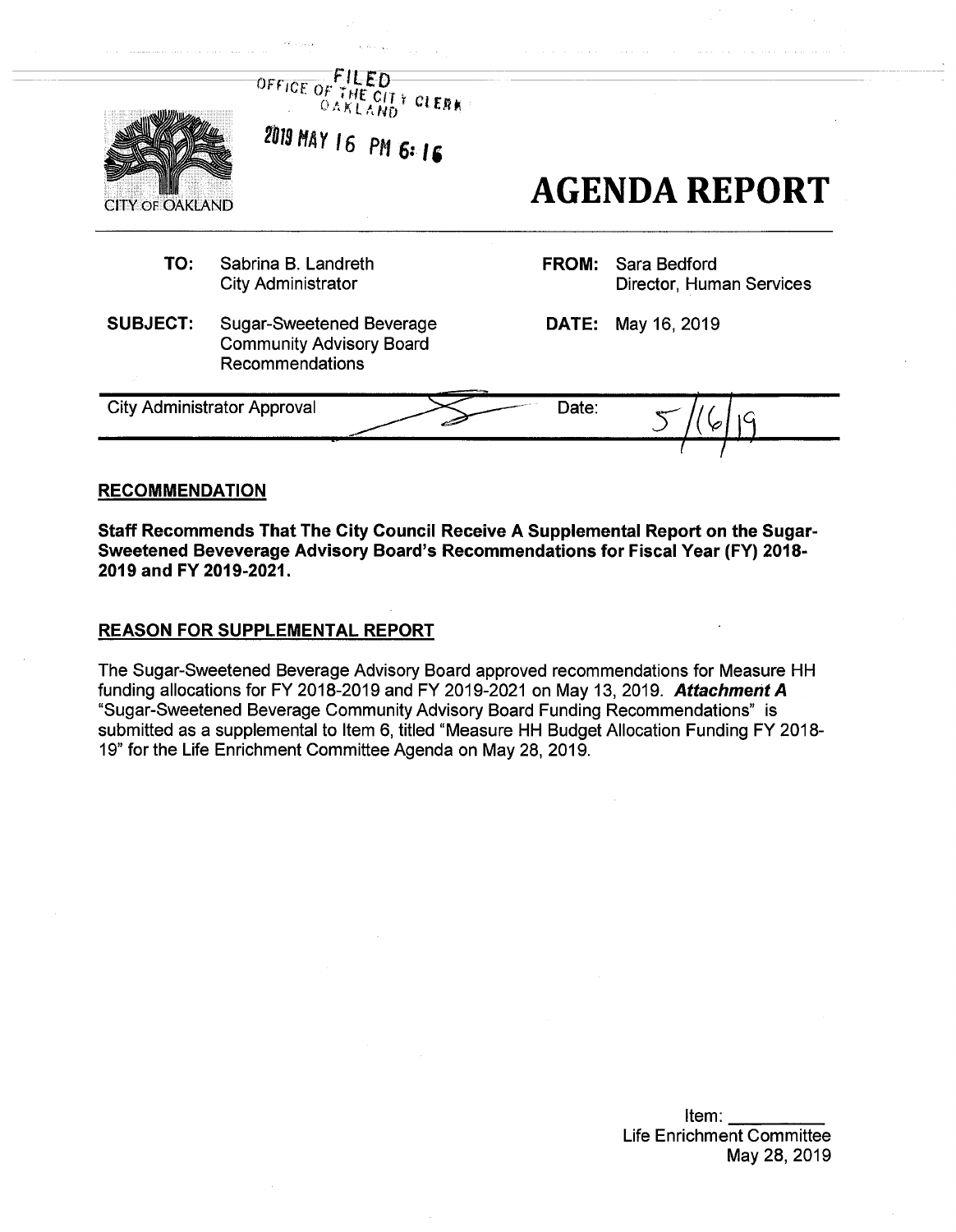## **ACTION REQUESTED OF THE CITY COUNCIL**

Staff Recommends That The City Council Receive A Supplemental Report on the Sugar-Sweetened Beveverage Advisory Board's Recommendations for Fiscal Year (FY) 2018-2019 and FY 2019-2021.

For questions regarding this report, please contact Sara Bedford, Human Services Director at (510) 238-6794.

Respectfully submitted,

*Acrfrt® at e\* trapped#*

SARA BEDFORD Director, Human Services Department

Attachments: (1)

A: Sugar Sweetened Beverage Community Advisory Board Funding Recommendations

Item: Life Enrichment Committee May 28, 2019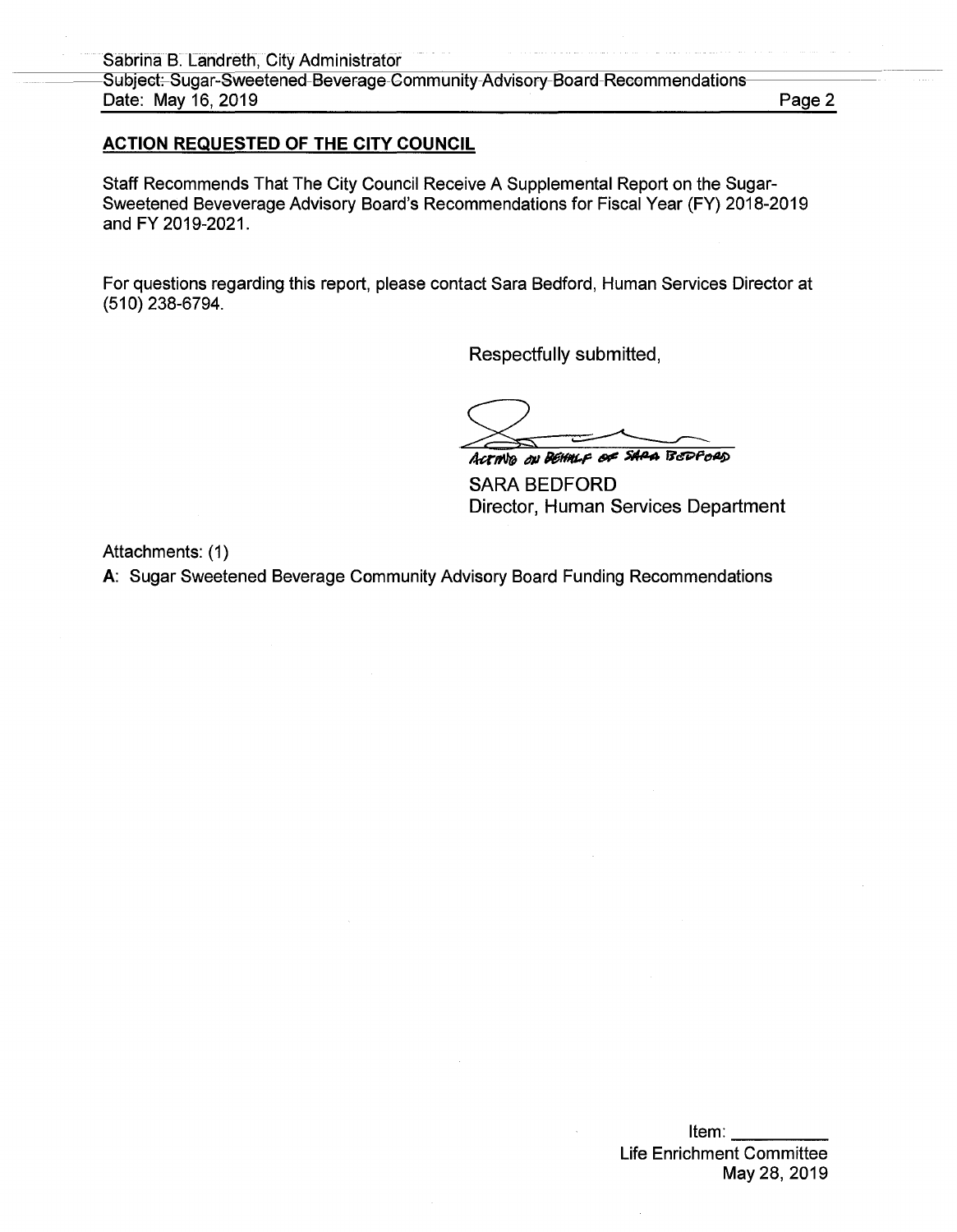| FY 2018-2019 RECOMMENDATIONS                                                                                                                                                                           |     |  |
|--------------------------------------------------------------------------------------------------------------------------------------------------------------------------------------------------------|-----|--|
| City                                                                                                                                                                                                   | 20% |  |
| Parks and Rec<br>$\blacksquare$                                                                                                                                                                        |     |  |
| Workforce Development                                                                                                                                                                                  |     |  |
| Oakland Public Libraries                                                                                                                                                                               |     |  |
| Human Services Department (Food, Seniors, Homeless, Headstart)                                                                                                                                         |     |  |
|                                                                                                                                                                                                        |     |  |
| <b>OUSD</b>                                                                                                                                                                                            | 20% |  |
| <b>Grant Program</b>                                                                                                                                                                                   | 40% |  |
| We recommend the Human Services Department continue to administer the grants program but partner                                                                                                       |     |  |
| with the SSB Board and other community partners to ensure capacity building TA to enable access for                                                                                                    |     |  |
| prospective applicants.                                                                                                                                                                                |     |  |
|                                                                                                                                                                                                        |     |  |
| Recommended funding areas include the existing program areas of:                                                                                                                                       |     |  |
| Prevention through Education and Promotion                                                                                                                                                             |     |  |
| Healthy Neighborhoods and Places                                                                                                                                                                       |     |  |
| Health Care Prevention and Mitigation<br>$\blacksquare$                                                                                                                                                |     |  |
| Policy and Advocacy                                                                                                                                                                                    |     |  |
| And will now include:                                                                                                                                                                                  |     |  |
| Healthy Food Business Technical Assistance                                                                                                                                                             |     |  |
| Obtain floor/shelving layout assessments to increase healthy food/beverage (not dietary<br>$\circ$                                                                                                     |     |  |
| supplements) inventory.                                                                                                                                                                                |     |  |
| Layout to implement a floor plan to highlight healthy alternatives at the front of the store<br>$\circ$<br>and other prominent positioning and/or shelving plan for increasing healthy food inventory. |     |  |
| Marketing support to highlight the alternatives to sugary sweetened beverages that they                                                                                                                |     |  |
| $\circ$<br>offer.                                                                                                                                                                                      |     |  |
| Business bootcamp, capital strategy, and other third party services that increase capacity<br>$\circ$                                                                                                  |     |  |
| for a business to provide affordable healthy food and beverages to USDA designated low                                                                                                                 |     |  |
| access neighborhoods.                                                                                                                                                                                  |     |  |
|                                                                                                                                                                                                        |     |  |
| The SSB Board also recommends that \$1.5 million of the FY18-19 40% Grant Program allocation be                                                                                                        |     |  |
| made available to fund the remaining eligible proposals from the Year 1 Community Grants RFP for                                                                                                       |     |  |
| Reducing Consumption of Sugar Sweetened Beverages.                                                                                                                                                     |     |  |
|                                                                                                                                                                                                        |     |  |
| <b>Special Initiatives</b>                                                                                                                                                                             | 10% |  |
| We recommend that half of the Special Initiative Fund allocation go towards discretionary/rapid                                                                                                        |     |  |
| response funding, with the other half towards capital and community investments.                                                                                                                       |     |  |
|                                                                                                                                                                                                        |     |  |
| <b>Investment Strategies</b>                                                                                                                                                                           |     |  |
| Launch an RFP process to identify a Community Development Financial Institution (CDFI) to                                                                                                              |     |  |
| administer a "soda alternative" fund that would enable allocated Measure HH funds as risk                                                                                                              |     |  |
| capital to small businesses providing affordable culturally appropriate healthy food alternatives                                                                                                      |     |  |
| to communities impacted by SSBs. The following ideas are also based on the greatest needs and                                                                                                          |     |  |
| hard to come by capital for community driven interventions, such as:                                                                                                                                   |     |  |
| Mezzanine capital: Mezzanine capital is a form of financing that is part debt and part<br>$\circ$                                                                                                      |     |  |
| equity. It incorporates equity-based options, such as warrants, with a lower-priority debt to                                                                                                          |     |  |
| provide flexible long term capital for use in buy-outs or growth financings. Frequently                                                                                                                |     |  |
| unsecured, it usually bears interest at a higher rate than secured loans and often gives the                                                                                                           |     |  |
| lender a stake in the equity of a project. Mezzanine debt is often used to finance                                                                                                                     |     |  |
| acquisitions, buyouts and accelerated growth.                                                                                                                                                          |     |  |
| Runway capital: Capital used to finance overhead before generating positive cash flow<br>$\circ$                                                                                                       |     |  |
| from operations of a project.                                                                                                                                                                          |     |  |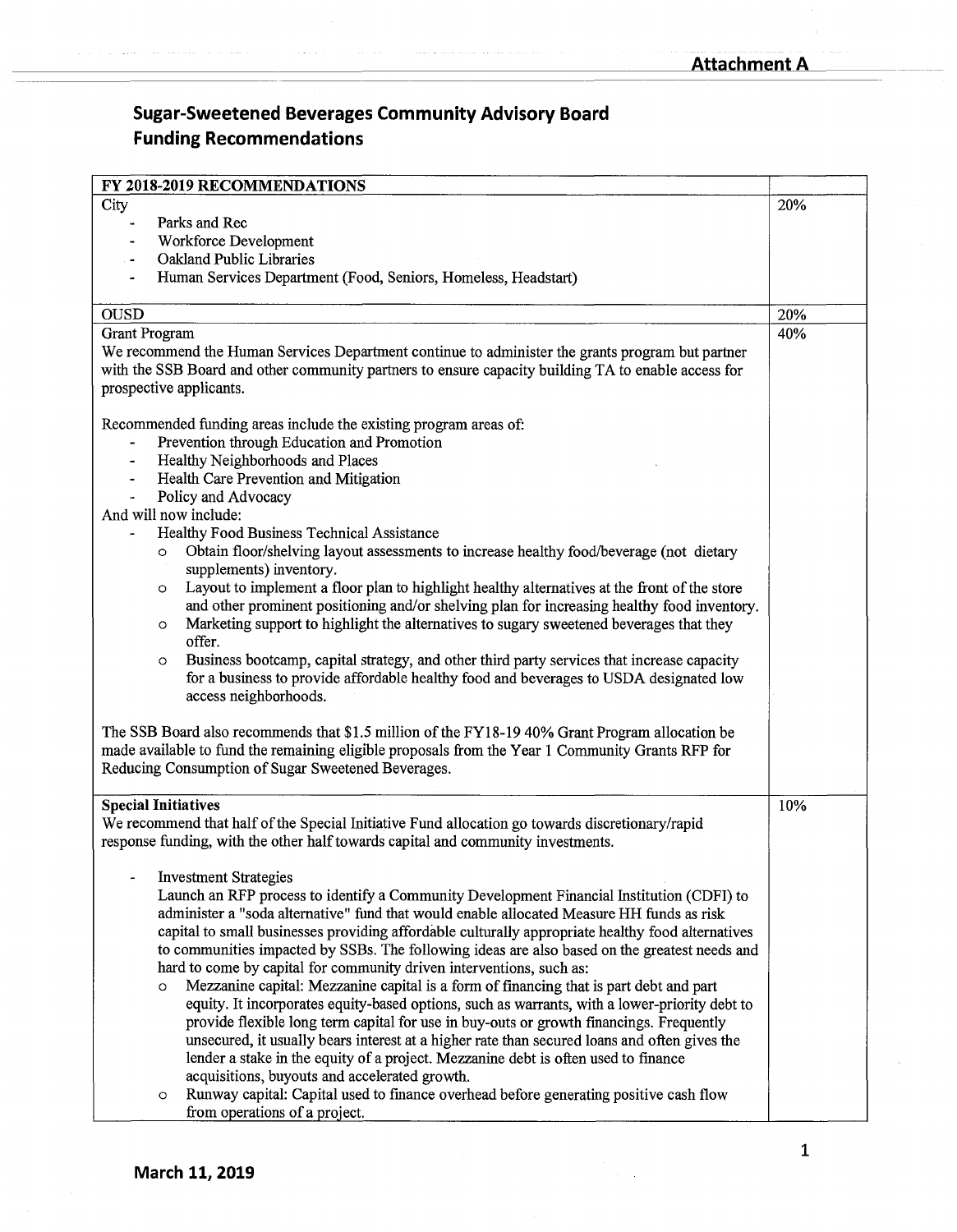| Microlending capital: Microloans are short-term loans with relatively low interest rates.<br>$\circ$      |     |
|-----------------------------------------------------------------------------------------------------------|-----|
| Generally these loans are offered to small or developing businesses/projects with modest                  |     |
| capital requirements and little-to-no revenue history.                                                    |     |
| *NOTE: An RFP for the CDFIs that would want to administer this fund would need to include the             |     |
| CDFIs experience with small business lending, their expertise in healthy food, their plan to additionally |     |
| capitalize the program in the case of diminishing Measure HH funds, their proposed borrower               |     |
| requirements, their loan application requirements, the staffing of the fund administration.               |     |
|                                                                                                           |     |
| Capital Improvements                                                                                      |     |
| This would involve a set aside for one-time capital improvements that are                                 |     |
| aligned with and in service to addressing the impacts of SSBs as defined                                  |     |
| below that would be in alignment with the SSB funding criteria. Capital                                   |     |
| improvements versus infrastructure repairs are definitions below.                                         |     |
|                                                                                                           |     |
| Rapid Response Discretionary Funds                                                                        |     |
| Projects and initiatives in this area would need to meet the following criteria:                          |     |
| Be urgent and immediate<br>$\circ$                                                                        |     |
| Have demonstrably far reaching capacity<br>$\circ$                                                        |     |
| Target high risk communities<br>$\circ$                                                                   |     |
| Be equitable<br>$\circ$                                                                                   |     |
| Project ready<br>$\circ$                                                                                  |     |
| Project Delivery + Evaluation                                                                             | 10% |
| Board administrative staffing                                                                             |     |
| Communications                                                                                            |     |
| Community planning + engagement                                                                           |     |
| Evaluation                                                                                                |     |
|                                                                                                           |     |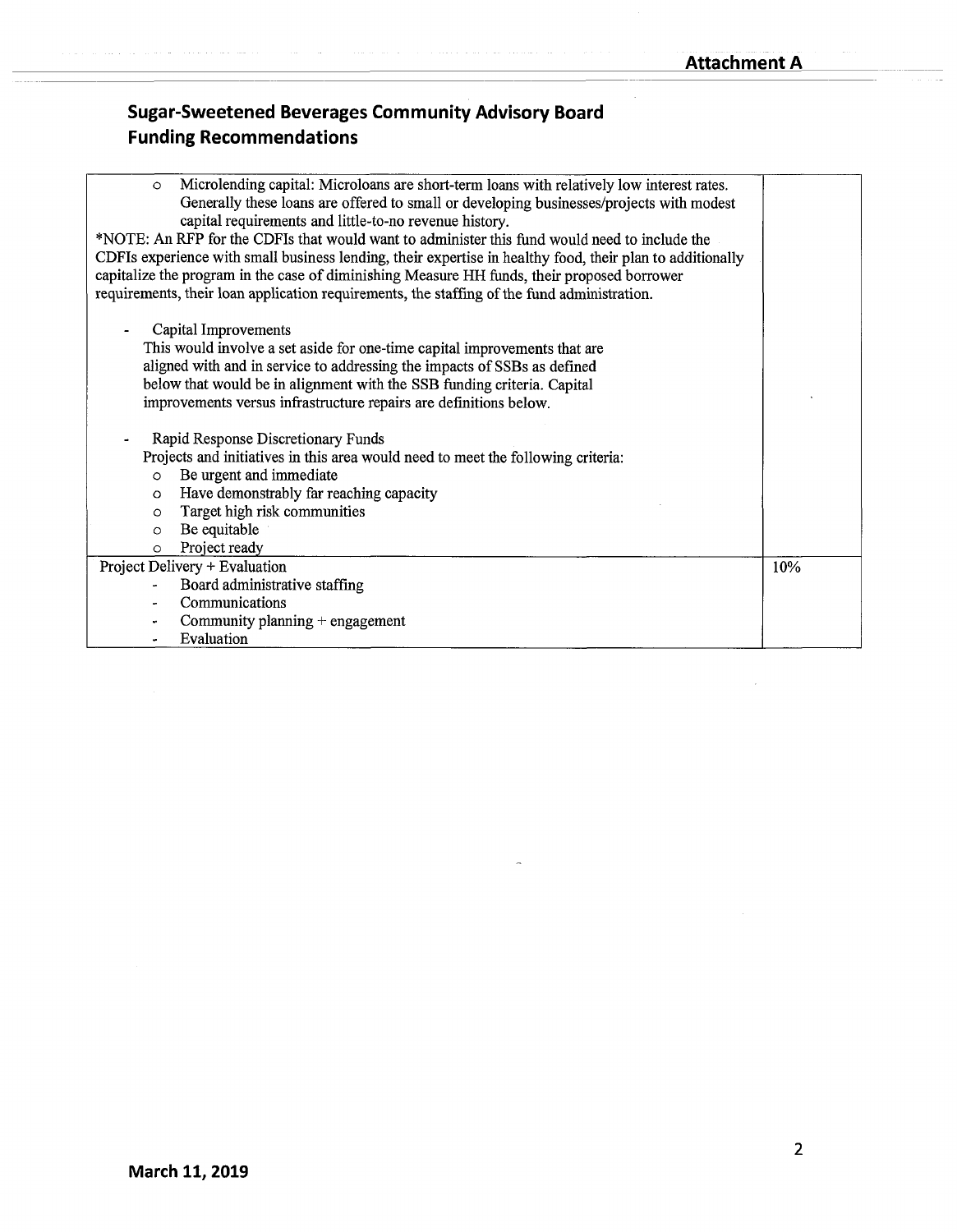| FY 2019-2020 & FY 2020-2021 RECOMMENDATIONS                                                                                                                                                  |     |
|----------------------------------------------------------------------------------------------------------------------------------------------------------------------------------------------|-----|
| City                                                                                                                                                                                         | 20% |
| Parks and Rec                                                                                                                                                                                |     |
| Workforce Development                                                                                                                                                                        |     |
| Oakland Public Libraries                                                                                                                                                                     |     |
| Human Services Department (Food, Seniors, Homeless, Headstart)                                                                                                                               |     |
| <b>OUSD</b>                                                                                                                                                                                  | 20% |
| <b>Grant Program</b>                                                                                                                                                                         | 40% |
| We recommend the Human Services Department continue to administer the grants program but partner                                                                                             |     |
| with the SSB Board and other community partners to ensure capacity building TA to enable access for                                                                                          |     |
| prospective applicants.                                                                                                                                                                      |     |
| Recommended funding areas include the existing program areas of:                                                                                                                             |     |
| Prevention through Education and Promotion                                                                                                                                                   |     |
| Healthy Neighborhoods and Places                                                                                                                                                             |     |
| Health Care Prevention and Mitigation<br>$\blacksquare$                                                                                                                                      |     |
| Policy and Advocacy<br>$\blacksquare$                                                                                                                                                        |     |
| And will now include:                                                                                                                                                                        |     |
| Healthy Food Business Technical Assistance                                                                                                                                                   |     |
| Obtain floor/shelving layout assessments to increase healthy food/beverage (not dietary<br>$\circ$                                                                                           |     |
| supplements) inventory.                                                                                                                                                                      |     |
| Layout to implement a floor plan to highlight healthy alternatives at the front of the store<br>$\circ$                                                                                      |     |
| and other prominent positioning and/or shelving plan for increasing healthy food inventory.                                                                                                  |     |
| Marketing support to highlight the alternatives to sugary sweetened beverages that they<br>$\circ$                                                                                           |     |
| offer.                                                                                                                                                                                       |     |
| Business bootcamp, capital strategy, and other third party services that increase capacity<br>$\circ$                                                                                        |     |
| for a business to provide affordable healthy food and beverages to USDA designated low<br>access neighborhoods.                                                                              |     |
| <b>Special Initiatives</b>                                                                                                                                                                   | 10% |
| We recommend that half of the Special Initiative Fund allocation go towards discretionary/rapid                                                                                              |     |
| response funding, with the other half towards capital and community investments.                                                                                                             |     |
|                                                                                                                                                                                              |     |
| <b>Investment Strategies</b>                                                                                                                                                                 |     |
| Launch an RFP process to identify a Community Development Financial Institution (CDFI) to                                                                                                    |     |
| administer a "soda alternative" fund that would enable allocated Measure HH funds as risk                                                                                                    |     |
| capital to small businesses providing affordable culturally appropriate healthy food alternatives                                                                                            |     |
| to communities impacted by SSBs. The following ideas are also based on the greatest needs and                                                                                                |     |
| hard to come by capital for community driven interventions, such as:                                                                                                                         |     |
| Mezzanine capital: Mezzanine capital is a form of financing that is part debt and part<br>O<br>equity. It incorporates equity-based options, such as warrants, with a lower-priority debt to |     |
| provide flexible long term capital for use in buy-outs or growth financings. Frequently                                                                                                      |     |
| unsecured, it usually bears interest at a higher rate than secured loans and often gives the                                                                                                 |     |
| lender a stake in the equity of a project. Mezzanine debt is often used to finance                                                                                                           |     |
| acquisitions, buyouts and accelerated growth.                                                                                                                                                |     |
| Runway capital: Capital used to finance overhead before generating positive cash flow<br>$\circ$                                                                                             |     |
| from operations of a project.                                                                                                                                                                |     |
| Microlending capital: Microloans are short-term loans with relatively low interest rates.<br>$\circ$                                                                                         |     |
| Generally these loans are offered to small or developing businesses/projects with modest                                                                                                     |     |
| capital requirements and little-to-no revenue history.                                                                                                                                       |     |
| *NOTE: An RFP for the CDFIs that would want to administer this fund would need to include the                                                                                                |     |
| CDFIs experience with small business lending, their expertise in healthy food, their plan to additionally                                                                                    |     |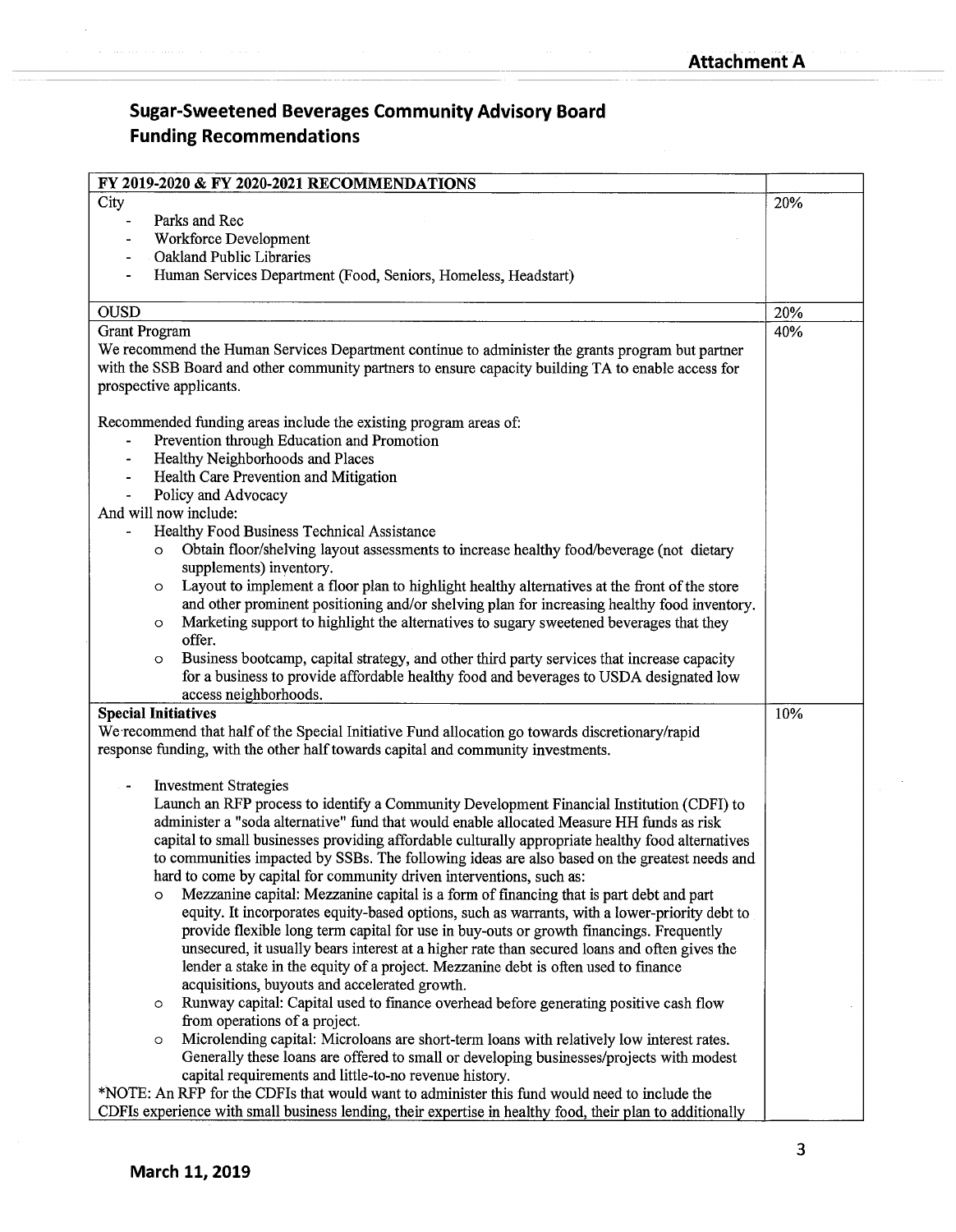| capitalize the program in the case of diminishing Measure HH funds, their proposed borrower<br>requirements, their loan application requirements, the staffing of the fund administration.                                                                                                                                    |     |
|-------------------------------------------------------------------------------------------------------------------------------------------------------------------------------------------------------------------------------------------------------------------------------------------------------------------------------|-----|
| Capital Improvements<br>This would involve a set aside for one-time capital improvements that are<br>aligned with and in service to addressing the impacts of SSBs as defined<br>below that would be in alignment with the SSB funding criteria. Capital<br>improvements versus infrastructure repairs are definitions below. |     |
| Rapid Response Discretionary Funds<br>Projects and initiatives in this area would need to meet the following criteria:<br>Be urgent and immediate<br>$\circ$<br>Have demonstrably far reaching capacity<br>$\circ$<br>Target high risk communities<br>$\Omega$<br>Be equitable<br>$\circ$<br>Project ready<br>$\circ$         |     |
| Project Delivery + Evaluation<br>Board administrative staffing<br>Communications<br>Community planning + engagement<br>Evaluation                                                                                                                                                                                             | 10% |

## **DEFINITIONS**

#### **Capital Improvements**

Improvements that "put" property in a better operating condition

Restores the property to a "like new" condition

Addition of new or replacement components or material subcomponents to property

Addition of upgrades or modifications to property

Enhances the value of the property in the nature of a betterment

Extends the useful life of the property

Improves the efficiency of the property

Improves the quality of the property

Increases the strength of the property

Increases the capacity of the property

Ameliorates a material condition or defect

Adapts the property to a new use

Plan of Rehabilitation Doctrine

#### **Infrastructure Repair**

Improvements that "keep" property in efficient operating condition

Restores the property to its previous condition

Protects the underlying property through routine maintenance

Incidental Repair to property